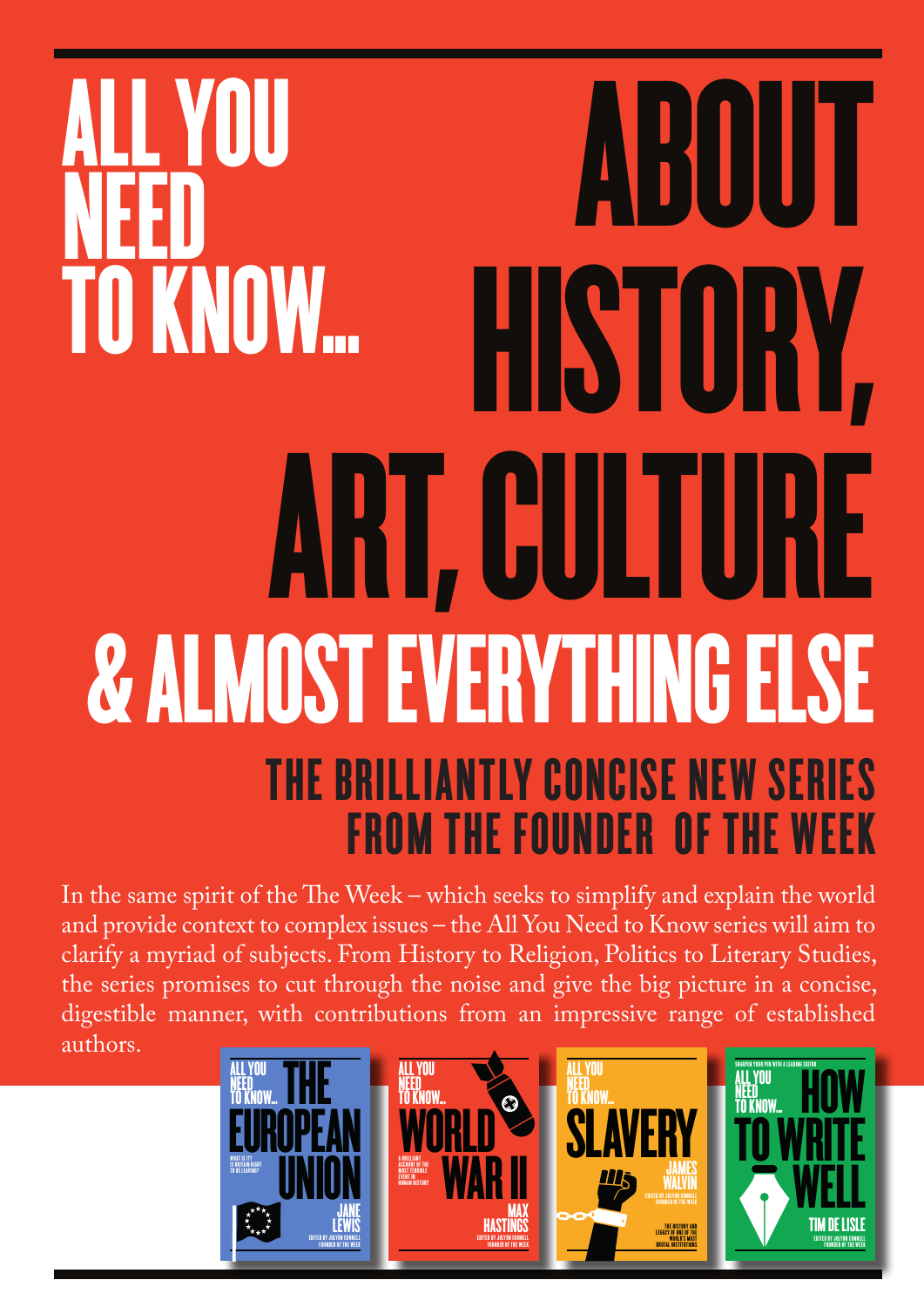Max Egremont ISBN: 978-1-911187-95-0

THE BRITISH EMPIRE Piers Brendon ISBN: 978-1-911187-85-1

WORLD WAR TWO Max Hastings ISBN: 978-1-911187-82-0

Malcolm Hebron Isbn: 978-1-911187-91-2



Adam Smith Isbn: 978-1-911187-93-6



**STALIN** Claire Shaw ISBN: 978-1-911187-89-9



**SEXUALITY** Charlotte McCann ISBN: 978-1-912568-03-1

Barnaby Rogerson

ISBN: 978-1-911187-88-2



NAPOLEON Adam Zamoyski ISBN: 978-1-912568-01-7



THE EUROPEAN UNION Jane Lewis ISBN: 978-1-911187-83-7





WINSTON CHURCHILL Paul Addison ISBN: 978-1-912568-00-0